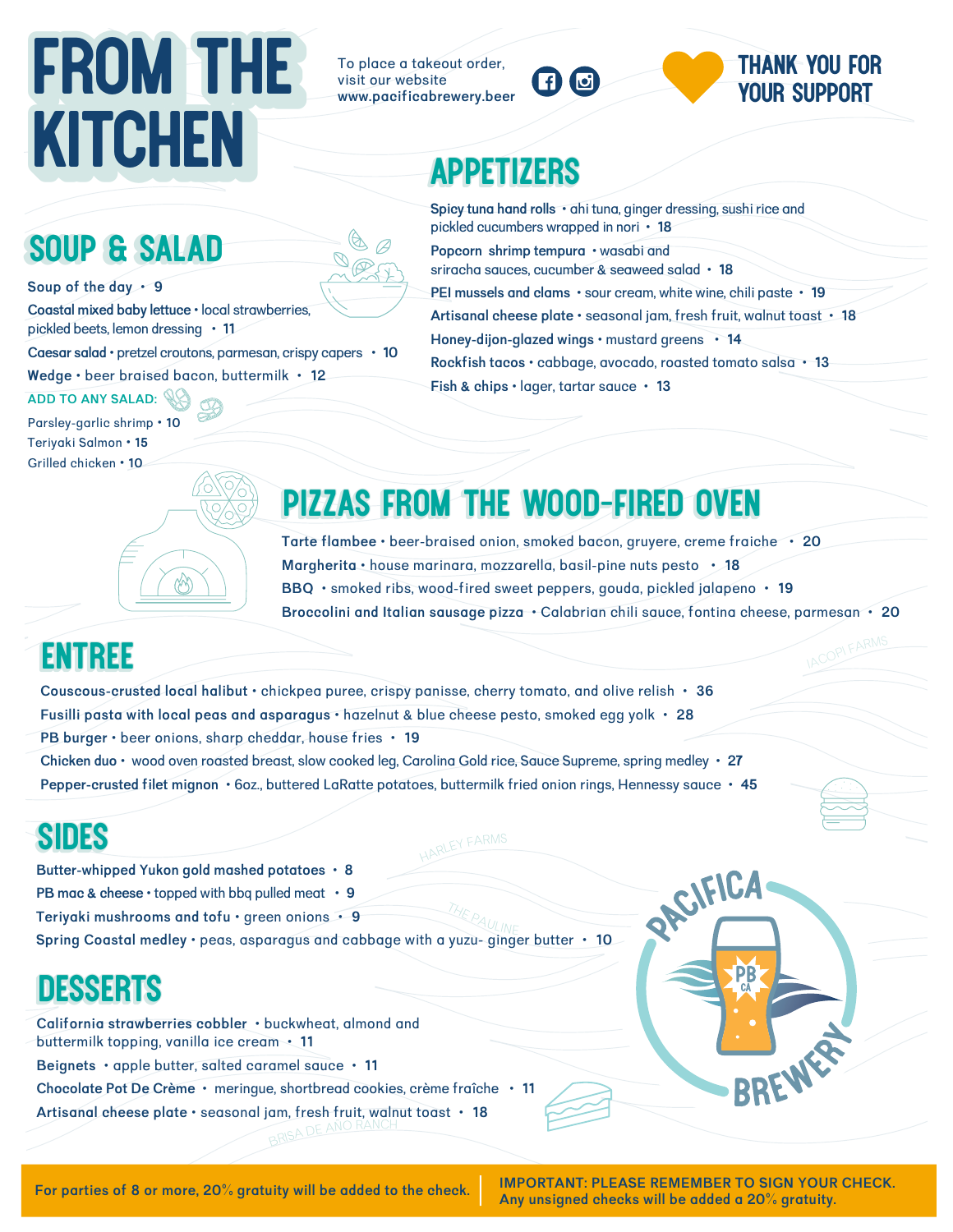





#### **ONE LITER STEIN POURS \$14**

**Billowing Bright Helles Perfect Conditions Sommer Hopfenweisse** 



#### **HELLES LAGER ABV 4.9%**

#### BRIGHT HELLES 19 oz / pitcher · 7/24

We proudly brew this classic Munich style lager true to tradition; crystal clear and super pale, featuring flavors of lightly toasted grains, honey, and a floral hop note.

#### CREAM ALE WITH PASSIONFRUIT, ORANGE, AND GUAVA ABV 4.5%

#### POG COOLER 16 oz / pitcher · 7/26

Cool on down with this Hawaiian inspired refresher. A super light beer composed of California grown six-row barley and puffed jasmine rice creates a proper American Cream Ale to which we added loads of passionfruit, cara cara orange, and quava puree. Super dry, refreshing, and bursting with tropical vibes!

#### HOPPY PILSNER ABV 5.5  $\%$

#### PERFECT CONDITIONS 19 oz / pitcher · 7/24

California grown barley from Admiral Maltings meets Oregon grown Liberty, Meridian, and Sterling hops. It's the perfect conditions for a hoppy pils! Big lemony notes up front with a crisp refreshing finish.

#### **BAVARIAN STYLE HEFEWEIZEN ABV 5.2 %**

#### BILLOWING 19 oz / pitcher - 7/24

We brew this Bavarian style wheat beer true to tradition. A carefully chosen strain of Hefeweizen yeast creates flavors of fresh sliced pear, a little green banana, and a pinch of clove. California grown barley and wheat from Admiral Maltings give this beer incredible flavor and the fluffiest mouthfeel in the game.

#### SAISON ABV 5.5 %

#### SWEENEY RIDGE 16 oz / pitcher · 7/26

California grown barley and wheat from our friends at Admiral maltings lay a perfect foundation for our special saison yeast to work its magic. Notes of rejuvenating coastal shrubs on a misty morning mixed with pineapple and white wine, all provided from the fermentation! Sparkling, dry, refreshing and really fun.

BREWER'S FLIGHT • 12

Four 5oz pours

**Bright Helles, Sommer Hopfenweisse,** Nice Rye'd, Luxury Liquid



### **GUEST BREWS**

RICE LAGER (naturally gluten-free ) ABV 5.0 % OTHERWISE BREWING (San Francisco) CALROSE CRISP 16 oz · 9 A refreshing pale lager made with one the world's premier sushi rices

#### **CIDER ABV 6.9 %**

SOUTH CITY CIDER WORKS (San Bruno) DRY ME A RIVER 12 oz · 5.50 An American modern dry cider. It starts crisp with light carbonation and finishes dry but not overly acidic. Served in cans.

#### HOPPY HEF ABV 5.1%

#### SOMMER HOPFENWEISSE 19 oz / pitcher · 7 / 26

The onset of summer provided us a great excuse to brew a fun twist on a traditional Hef featuring a hefty hopping of Meridian and Nelson. The collision of fruity hop and yeast showcases notes of orange bubblicious bubblegum, sweet lemon, native ferment riesling, and pine. The finish is soft and fluffy with a little quenching hop acidity tagging along.

#### RYE PALE ALE ABV 5.6 %

#### NICE RYE'D! 16 oz / pitcher  $\cdot$  7/26

California grown barley and rye, malted by our friends at Admiral Maltings, provide a jumping off point for a golden colored pale ale packed with flavor and texture. The rye provides a pleasant "tang" and complex bready character. Lorien hops, a newer varietal from Oregon, lend a peachy, grassy, lemony aroma while UK grown Goldings provide an earthy finish that enhances the grains perfectly.

#### HAZY IPA  $\overline{ABV}$  6.5 % LUXURY LIQUID 16 oz / pitcher · 8 / 28

Loads of California grown malted wheat from our friends at Admiral Maltings provide an exceptionally nectary texture for this hazy IPA. We've hopped it up with Citra and El Dorado for notes of pineapple, lychee, and juicy citrus. Finishes luxuriously smooth and full of tropical hop goodness.

#### HAZY WEST COAST DOUBLE IPA ABV 8.3 %

#### DOUBLE NELSON FOR YOU 16 oz / pitcher  $\cdot$  9 / 32

We brew this cloudy West Coast Double IPA to showcase the amazing character of the almighty Nelson hop. Big notes of gooseberry, calamansi citrus, spicy mango sap, and fresh greenery are turned up to maximum volume. Finishes quenching, punchy, and full of that beautifully distinct Nelson character.

#### **4-PACK 16 OZ CANS**

Billowing, Bright Helles, Perfect Conditions • 13 Nice Rye'd  $\cdot$  15

Luxury Liquid, Linda Martians • 18

Double Nelson for You, Citra Slabs • 20



#### **GROWLER FILLS 64oz**

Sommer Hopfenweisse · 26